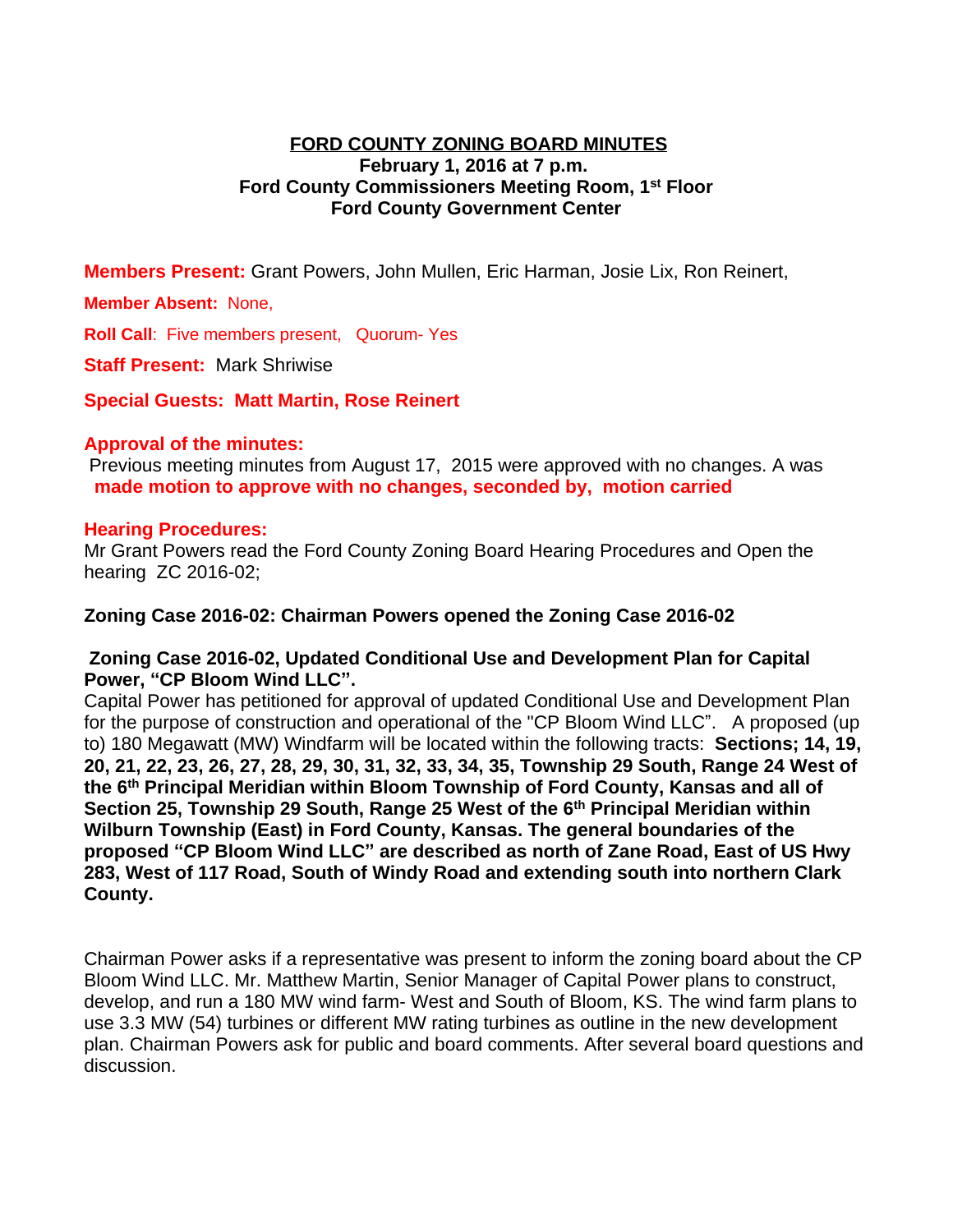Chairman Powers request the staff recommendations read.

**Staff Recommendations**: **Zoning Case 2016-02, Updated Conditional Use and Development Plan for Capital Power, "CP Bloom Wind LLC".** 

Capital Power has petitioned for approval of updated Conditional Use and Development Plan for the purpose of construction and operational of the "CP Bloom Wind LLC". A proposed (up to) 180 Megawatt (MW) Windfarm will be located within the following tracts: **Sections; 14, 19, 20, 21, 22, 23, 26, 27, 28, 29, 30, 31, 32, 33, 34, 35, Township 29 South, Range 24 West of the 6th Principal Meridian within Bloom Township of Ford County, Kansas and all of Section 25, Township 29 South, Range 25 West of the 6th Principal Meridian within Wilburn Township (East) in Ford County, Kansas. The general boundaries of the proposed "CP Bloom Wind LLC" are described as north of Zane Road, East of US Hwy 283, West of 117 Road, South of Windy Road and extending south into northern Clark County.**

**Township**: Bloom Township and one Section in Wilburn Township

# **COMPREHENSIVE PLAN COMPATABILITY**

This development is compatible with the objectives of the Ford County Comprehensive Plan.

# **SURROUNDING PROPERTY USE**

The surrounding property use is Agricultural in nature. The general project boundaries for "CP Bloom Wind LLC "are described as north of Zane, East of US HWY 283, West of 117 Road and South of Windy Road.

# **STAFF RECOMMENDATIONS**

There shall be strict conformance to all performance standards set forth in the Ford County Zoning Regulations, Ford County Environmental Code and Ford County Comprehensive Plan, as well as Federal and State Codes.

The Wind Farm Development shall follow the development plan. Transfer of the Conditional Use Permit (CUP) from one party to another party must be approved by Ford County Board of County Commissioners (BOCC) and a transfer fee of \$70.

All turbines and supporting equipment must be inspected by a certified structural engineer and/or certified structural firm or by a neutral third party, acceptable to the Ford County Administrative Services at no expense to Ford County or the landowner. Inspections will

include (but not limited to) foundations, structural assemblies, mechanical and electrical equipment.

A Road maintenance agreement must be entered and approved by Wilburn Township, Bloom Township and Ford County Administrative Services before construction begins. Construction transportation routes shall be coordinated with the Wilburn and Bloom Township trustees and Ford County Administrative Services. A preconstruction and post construction road assessment will be conducted by the Consulting County Engineer with the expenses, being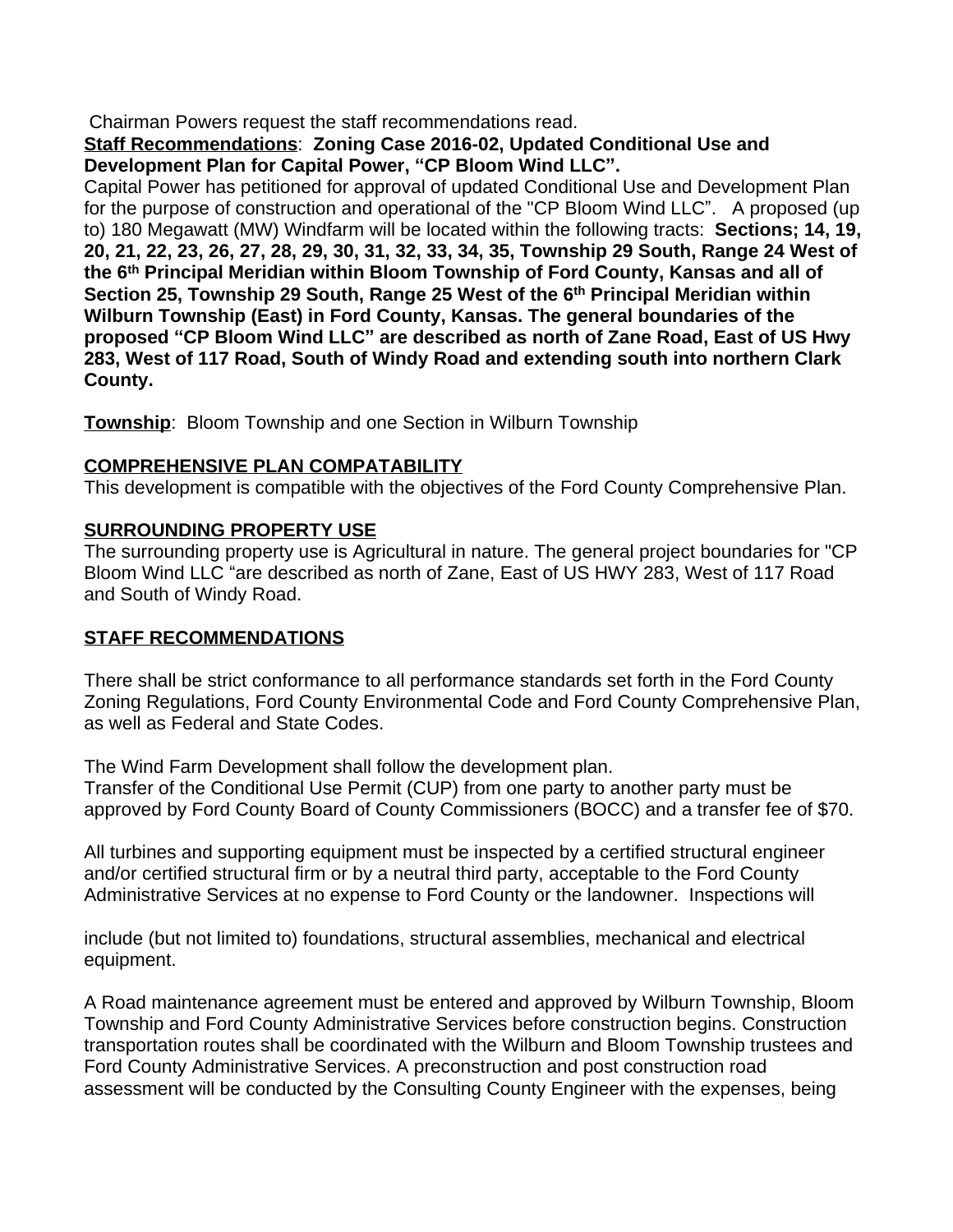charged to the developer. The roads must be videotaped or digital pictures of existing road conditions taken before construction. All roads shall be restored to original road condition or upgraded by the holder of the CUP. Dust control will be used when necessary. Permanent access roads to the turbines shall be narrow as possible. Applicant is responsible for any damage to county and township roads from tower construction, deconstruction, and/or maintenance activity.

All power lines and communication lines are to be installed underground as described in the development plan. Special above ground installations must be approved by the Ford County BOCC.

Minimum tower setbacks as stated by The Ford County Zoning Regulation **19-104 (47a)** requires the location of every tower must be such that it is at least an equal distance from all property lines as it is in height. Exception: Self collapsing tower.

(Optional)

Tower Setbacks: a. 1000 ft residential structures unless waved by landowner(s) b. Tip height plus 50 feet for agricultural nonresidential

structures unless waved by landowner(s)

c. 1.1 times tip height from public easements, public rows,

 and section lines d. 1.1 times tip height from property lines of non-project properties unless waved by adjacent landowner(s)

All turbines will be GPS and Ford County may be assigned 911 addresses for each turbine.

Building permit fees for the Tower and Generator will determine upon the name capacity of generator/tower times the base fee. The base fee is based upon \$325 per 1.0 MW.

Sanitation: Developer and/or construction developer is responsible for all waste streams created, stored and transported and must follow all state and federal laws.

Personnel: Any county or state requirement other than OHSA 29 CFR 1926 and 1910 and EPA, DOT Requirements.

Turbine Identifications Numbers shall be clearly visible at normal sight level. No logo or advertisement shall be located on the turbine structure unless approved in advance by the Ford County BOCC. Turbine structures shall be painted with neutral colors (grays or whites). No lattice turbine structures.

## **Ford County Communication:**

**Developer shall provide studies to the Ford County Communication prepared by the turbine manufacturer or other suitable party that the turbines and other structures will**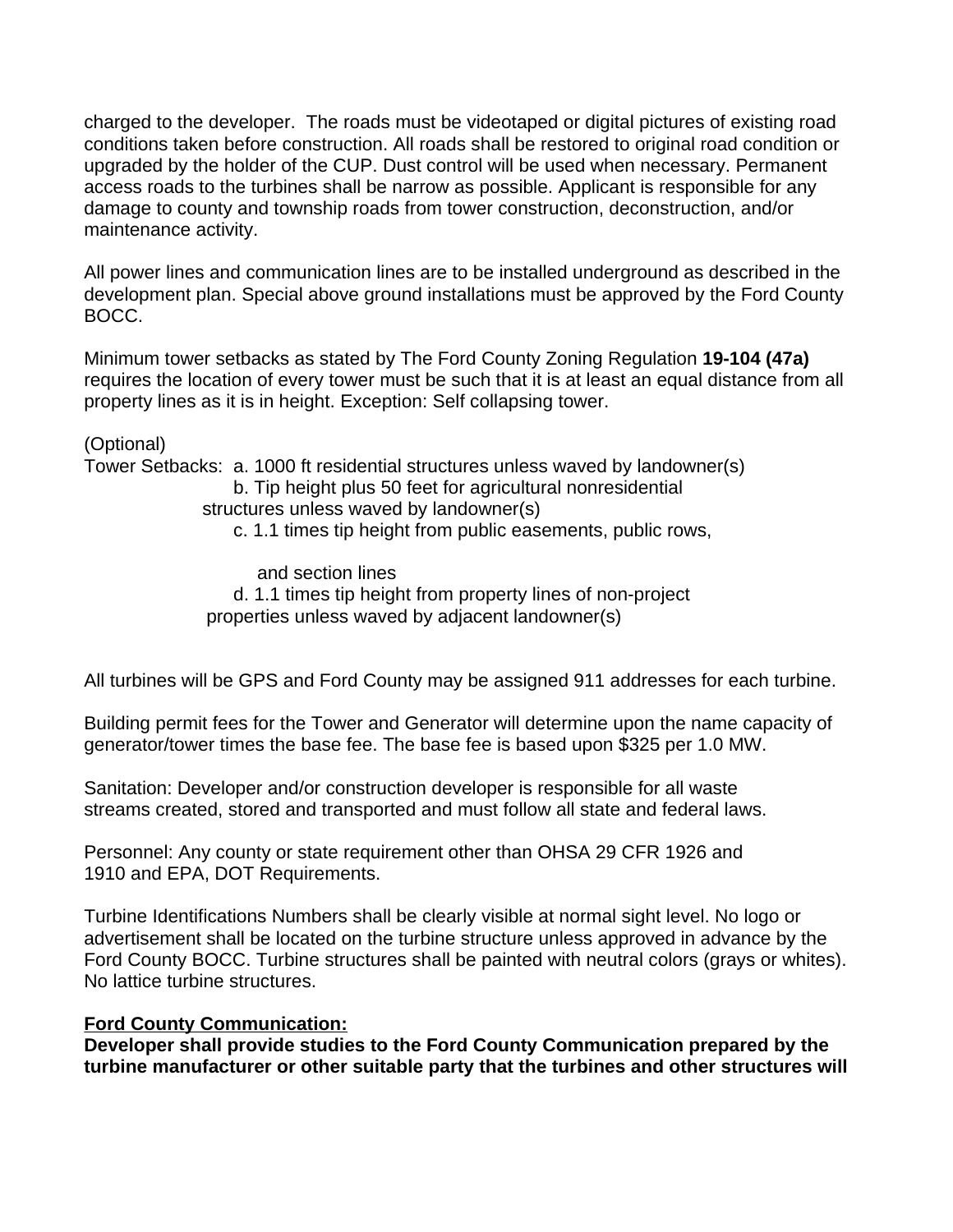**not unreasonably interfere with wireless communication reception. Procedures shall conform to the Federal Communication Commission (FCC) regulations. Developer shall provide written documentation requesting Ford County Communications to provide all communication sources, frequencies and beam paths (transmitters, repeaters, radio signals, etc. - licensed or unlicensed with FCC and other authorities). The turbines and other structures will not unreasonably interfere with wireless communication reception.**

The developer shall supply the necessary special rescue equipment and special training for the Ford County EMS & Fire Department to accommodate high angle rescue.

All tower lighting will comply with FAA requirements as well as any federal and state requirements.

A decommissioning plan must be approved by the Ford County BOCC before construction begins.

Refer to the Wind Farm-Permit Requirement Guidelines document.

This case will be presented to the Ford County BOCC on February 16, 2016 or a later date, along with the recommendations of the Zoning Board. This will be a report only, not a public hearing. If you wish to protest the decision made by the Zoning Board, please contact Mark Shriwise, Zoning Administrator at (620) 227-4739.

After the board discussion and comments from the public, Chairmen Powers closed the open and ask for a motion. The Zoning Board made a motion to recommend approval by Ford County BoCC. Second, Motion carried: Four (4) in favor and none (0) opposed.

Zoning case 2016-02 closed.

**\_\_\_\_\_\_\_\_\_\_\_\_\_**

Staff informed the Zoning Board about other wind farm development, oil and gas development, and building projects in the County. Meeting adjourned at 08:00 P. M.

**Reports**: Staff report on wind farm activity, transmission line activity water wells and oil field activity.

**Adjournment:** With no further business to be conducted before the board; meeting was adjourned about 8:00P.M.

\_\_\_\_\_\_\_\_\_\_\_\_\_\_\_\_\_\_\_\_\_ \_\_\_\_\_\_\_\_\_\_\_\_\_\_\_\_\_\_\_\_\_\_\_\_\_\_

Grant Powers, Jr, Chairman Mark Shriwise, Secretary